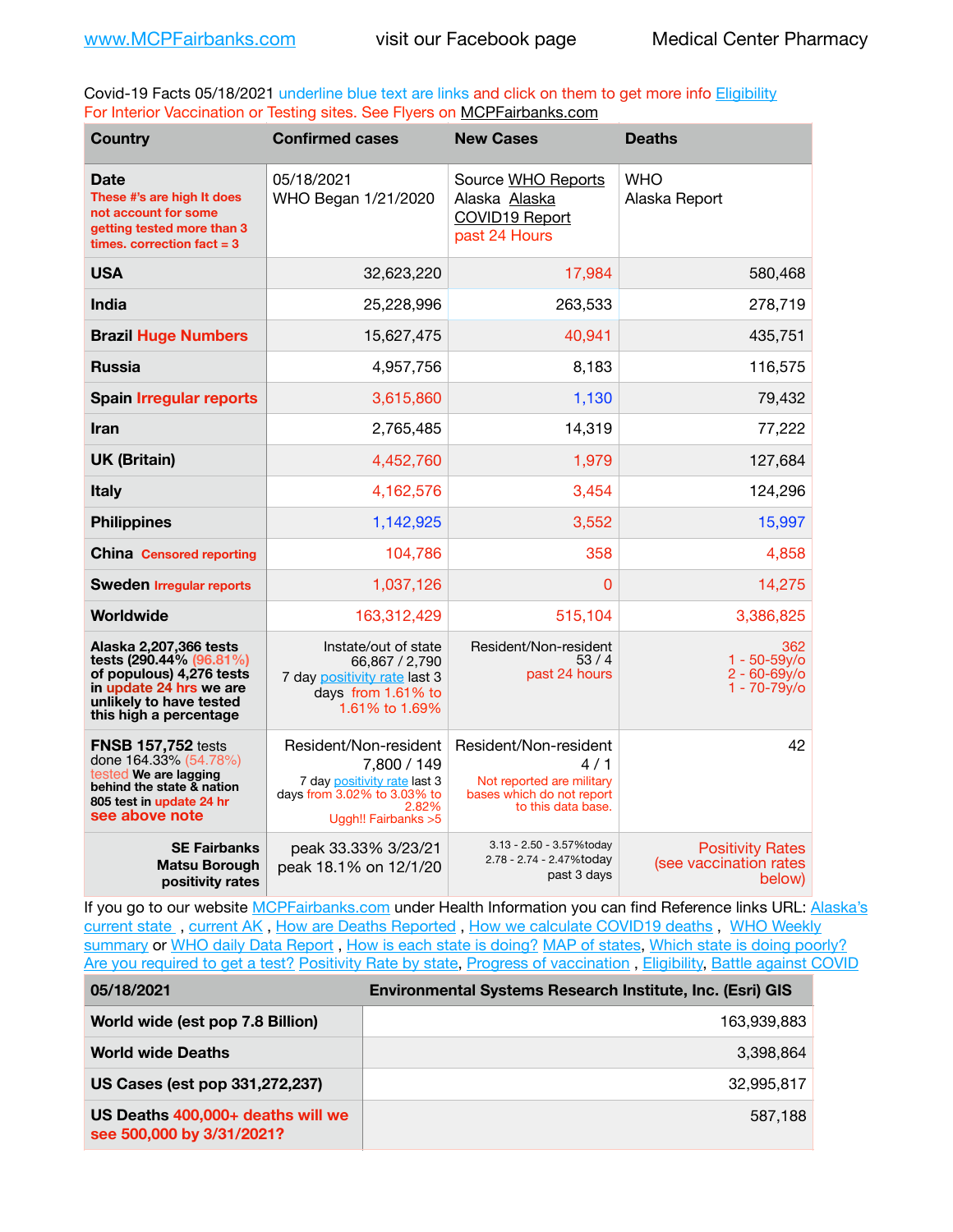Impact of COVID-19 on the US Healthcare system

Estimated US Population 331.3 million 199.37% (66.46%) have been tested (659.9 million) Estimated 5% of US population will test positive for Covid-19 16.56 million (currently 33 Million (9.97%) of population tested positive vs Alaska (8.80%) we have currently tested an est. 659.9 million based on 33 mill that have tested positive discount some of these numbers by 67% to account for multiple testing of same person. If 8% will require hospitalization of the 16.56 million positive cases, we would need 1.325 million beds. Estimated by the American Hospital Association there are 800,000 staffed beds available.

The US has 2.8 hospital beds per 1000 our needs could be 56, China had 4.3, Italy 3.2, South Korea 12.3

The USNS Mercy and Comfort added 2,000 staffed beds, not ICU Of these estimated to be admitted to ICU 860,000. to ICU beds

 The Needs The US has 16,000 ICU beds we have 68,000-85,000 beds US could need 299,000 beds with ventilators  $\leq 16,000$  ventilators

**Summation:** Estimated needs could be 1.325 million hospitalized beds for just COVID-19 patients alone. If positives represents 5% of test run, then approximately 659.9 million have been tested, we have no idea how many tests have been run or how many multiple tests conducted on the same person, resulting in 33 million positive tests run with 587,188 with 858 deaths in the past 24 hours, ave 2320/day. In AK, with 66,814 positive cases 8.80% of Alaska, 1,545 hospitalizations, and 362 deaths. Hospitalization rate is 2.31% of those that test positive, Death Rate 0.541% overall or 23.43% of those hospitalized. Those >60 y/o represent 15% of positive cases, yet represent 80% of deaths. 590,616 vaccines given equal approximately 275,567 (36.26%) completed series and 315,049 (41.45%) vaccinated once of population.

Normal ICU stay 5-7 days, estimated ICU stay for COVID-19 2-3 weeks and they could tie up a ventilator for that length of time also, helping only 1/3 as many patients.

This is why we need to flatten the curve by social spacing and only essential travel.

Expected Death (these are just estimates based on other countries) if 5% of the US Population (16.56 million) test positive we are now at 29.137 million positive (8.8%) and if

1% die = 165,600 people

2% die = 311,200 people

3% die = 496,800 people

6% die = 993,600 people obviously we have passed the 1.325 million positive cases we are 29.137 million so if 5% of the US population (16.56 million) test positive and 6% of those die = 993,600 deaths if no vaccine, or if 3.09% (511,704) will die, but we are 104.8% of the way there in 52 weeks (1 year).

World wide death rate of positive tests actually 2.07%. The US is at 587,188 1.78% of those actually tested positive, that is 70% lower death rate than when we started in 3/2020 , started at 6%. But we are slipping Death % have gone from 1.67 to 1.82%. There are 7.8 Billion people in the world 331 million live in the US (4.2% of the world's population) 9.97% have tested positive. The US deaths represents 17.28% of the world's death numbers and 20.13% of worldwide confirmed cases.

In comparison to the flu in the US.

CDC Estimates. From 2010 to 2016, the flu-related death rate was between 12,000 and 56,000, with the highest season being 2012 to 2013 and the lowest being 2011 to 2012. Most deaths are caused by complications of the flu, including pneumonia or a secondary bacterial infection of the heart or brain. or 2,000 to 9,333 per year. In 2020 in the US has 19 million cases 180,000 hospitalized and 10,000 (0.052%) have died, typically it is 2% will die, compared to 1.78% with COVID19. 199.37% (US), 290.44% (Alaska), & 164.33% (Fbks) are still too few to protect us from future outbreaks. Experts feel that we need either need people to get infected with the virus and develop antibodies or get vaccinated to create immune antibodies to protect us, that we need >60% of the population to have positive antibody tests and preferably 70-90%, one expert felt they would not feel confident til >85% were positive, to give assurance (herd immunity) in order to go without masks and social distancing. NY City seems to have the highest number at 20%. Testing is so important. Currently we are testing at 44.59 Million tests per month. At this rate to test everyone once it will take 7.36 months or over 0.59 years. To test 3 times it would take 22.07 months or 1.77 years

The [Flu](https://lnks.gd/l/eyJhbGciOiJIUzI1NiJ9.eyJidWxsZXRpbl9saW5rX2lkIjoxMDMsInVyaSI6ImJwMjpjbGljayIsImJ1bGxldGluX2lkIjoiMjAyMTAyMjYuMzYwNDA3NTEiLCJ1cmwiOiJodHRwczovL3d3dy5jZGMuZ292L2ZsdS93ZWVrbHkvb3ZlcnZpZXcuaHRtIn0.ePMA_hsZ-pTnhWSyg1gHvHWYTu2XceVOt0JejxvP1WE/s/500544915/br/98428119752-l) (Influenza kills approximately 1-2% of those infected ([1.6% positivity in Alaska](http://dhss.alaska.gov/dph/Epi/id/SiteAssets/Pages/influenza/trends/Snapshot.pdf) zero deaths for flu), SARS killed 800 people total, COVID19 appears to kill 1.78% > 586,598 of those that test positive (9.97% of US COVID) or 12% less deadly than the flu and seems to be more contagious. (Seems to spread more readily) Flu [rates dropped from 300 to single digits this year](https://lnks.gd/l/eyJhbGciOiJIUzI1NiJ9.eyJidWxsZXRpbl9saW5rX2lkIjoxMDEsInVyaSI6ImJwMjpjbGljayIsImJ1bGxldGluX2lkIjoiMjAyMTAyMjYuMzYwNDA3NTEiLCJ1cmwiOiJodHRwOi8vZGhzcy5hbGFza2EuZ292L2RwaC9FcGkvaWQvUGFnZXMvaW5mbHVlbnphL2ZsdWluZm8uYXNweCJ9.oOe3nt2fww6XpsNhb4FZfmtPfPa-irGaldpkURBJhSo/s/500544915/br/98428119752-l) note the start of mask wearing impacted flu numbers. Alaska has 66,867 so far, 7,800 in Fairbanks or 1 of every 9 of Alaskans, and with 42 of 362 deaths 1 in 9, the first case was transient foreign airline crew member. Interesting, the Source of Alaska's SARS-Cov2 virus originated not from East Asia by travelers or the west coast (Washington where it was first observed) , but came from the east coast of the US, and they were inoculated first from Europe, accordingly from New York's Governor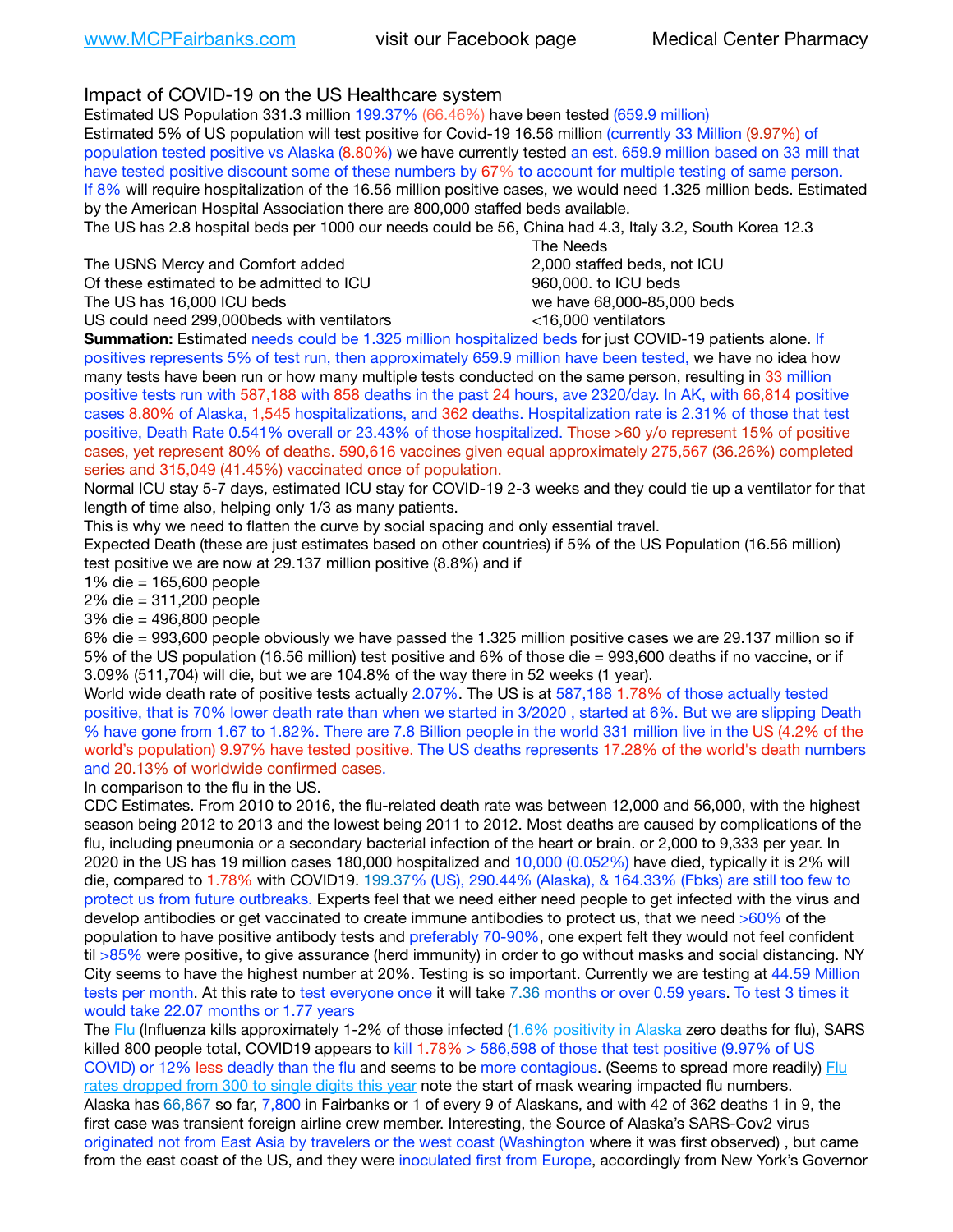**Inalyte** Levels

and CDC. Currently 36 Variants known, only 6 of major concern in the US. (Europe's (china's)) Primary, plus an Ohio variant (COH.20G/501Y), California, [UK](https://www.cdc.gov/coronavirus/2019-ncov/transmission/variant-cases.html) (B.1.1.7), (7) South African (1.351), and (2) Brazil (P.1), we have seen 5, Europe's (China) [variant,](https://www.webmd.com/lung/news/20210318/cdc-who-create-threat-levels-for-covid-variants?ecd=wnl_cvd_031921&ctr=wnl-cvd-031921&mb=kYbf7DsHb7YGjh/1RUkcAW0T6iorImAU1TDZh18RYs0=_Support_titleLink_2) California, Brazil, UK, South Africa, in Alaska so far, the last 3 in particular as they have a 50% increase in transmissibility vs 20% in the others over the China variant. **Best practice protection** is good personal Hygiene do not touch eyes, nose, mouth, wash hands frequently for at least 20-30 seconds, before you touch your face, and observe personal spacing of 6-18 feet. Remove your shoes in your house, frequently clean surface areas, let the cleaner sit 15-20 sec before wiping off. **We are recommending to wear any kind of mask.** Drug treatment is being researched, but as yet not been verified, only suggested. Best to isolate those sick and isolate those most susceptible (old and preconditioned with risk factors) **Risk factors:** Cardiovascular disease (56.6%), Obesity (41.7%), Diabetes (33.8%), age >60, respiratory problems, especially smokers or those who vape, High Blood Pressure If you have been exposed self isolate for 2-4 weeks One episode in China, a man tested negative for 27 days before showing symptoms. So Isolation may want to be considered up to 4 weeks not just 10-14 days. Italy 1 in 10 positive cases admitted to ICU due to Hypoxic failure requiring mechanical ventilation. In NY it was 1 in 7 that required hospitalization, of the 5700 hospitalized 2634 were discharged (79% (2081)) or added (21%(553)), 9 in 10 put on a ventilator died. Public policy development and education is important. **How Long does Covid-19 stay on objects** Air (droplets in air, sneeze/cough) up to 3 hours Copper 4 hrs skin (SARS-COV2) 9.04 hrs (Influenza virus 1.82 Hrs) droplets on skin (sneeze) 11 hours Cardboard (Amazon Box) 24 hrs Plastic surfaces/Stainless Steel 72 hours Vaccination in Alaska by Age 40.00% 80.00% Which Age group have received What % of the vaccine Deaths % by Age (Who dies of the virus) What % of the Age Group have been Vaccinated30.00% Test  $(+)$  % by Age (Who has the virus) 60.00% 20.00% 40.00% 10.00% 20.00% 0.00% 0.00% 10-19 20-29 30-39 40-49 50-59 60-69 70-79 >80 0-9 10-19 20-29 30-39 40-49 50-59 60-69 70-79 >80 Updated graph numbers. **Viral RNA** Project outward Exhalation can spray  $1.5 \text{ m}$  (4.9 ft) spittle (droplets) lgG Coughing  $2 \text{ m}$   $(6.6 \text{ ft})$ ral Antigo Sneeze 6 m (19.7 ft) **IgM** Development of immune response Early viral testing tests to see if you currently have the virus. Later antibody testing tells us if you have been exposed and survived. But does not tells us if you have immunities to the virus. Days Since Onset of Symptoms We will need to have both tests done in order to open the

community..

Viral Antigen and Viral RNA tells us you have the disease and can spread the disease and can or are currently sick. IgM (short term) and IgG (long term antibodies) tells us you have experienced the virus or had the vaccine, and got over it. You may be resistant if your [antibody levels](https://www.cdc.gov/coronavirus/2019-ncov/lab/resources/antibody-tests.html) are high enough. [Current](https://l.facebook.com/l.php?u=https://www.itv.com/news/2020-10-26/covid-19-antibody-levels-reduce-over-time-study-finds?fbclid=IwAR3Dapzh1qIH1EIOdUQI2y8THf7jfA4KBCaJz8Qg-8xe1YsrR4nsAHDIXSY&h=AT30nut8pkqp0heVuz5W2rT2WFFm-2Ab52BsJxZZCNlGsX58IpPkuVEPULbIUV_M16MAukx1Kwb657DPXxsgDN1rpOQ4gqBtQsmVYiWpnHPJo2RQsU6CPMd14lgLnQnFWxfVi6zvmw&__tn__=-UK-R&c%5B0%5D=AT1GaRAfR_nGAyqcn7TI1-PpvqOqEKXHnz6TDWvRStMnOSH7boQDvTiwTOc6VId9UES6LKiOmm2m88wKCoolkJyOFvakt2Z1Mw8toYWGGoWW23r0MNVBl7cYJXB_UOvGklNHaNnaNr1_S7NhT3BSykNOBg) [View of antibodies/immunity](https://www.livescience.com/antibodies.html)[.](https://www.itv.com/news/2020-10-26/covid-19-antibody-levels-reduce-over-time-study-finds) We have tested currently 290.44% (96.81%) of the Alaskan population and over little over 199.37% (66.46%) of the US population, discount these numbers by 67% to reflect multiple testing of the same person. To be safe, we need at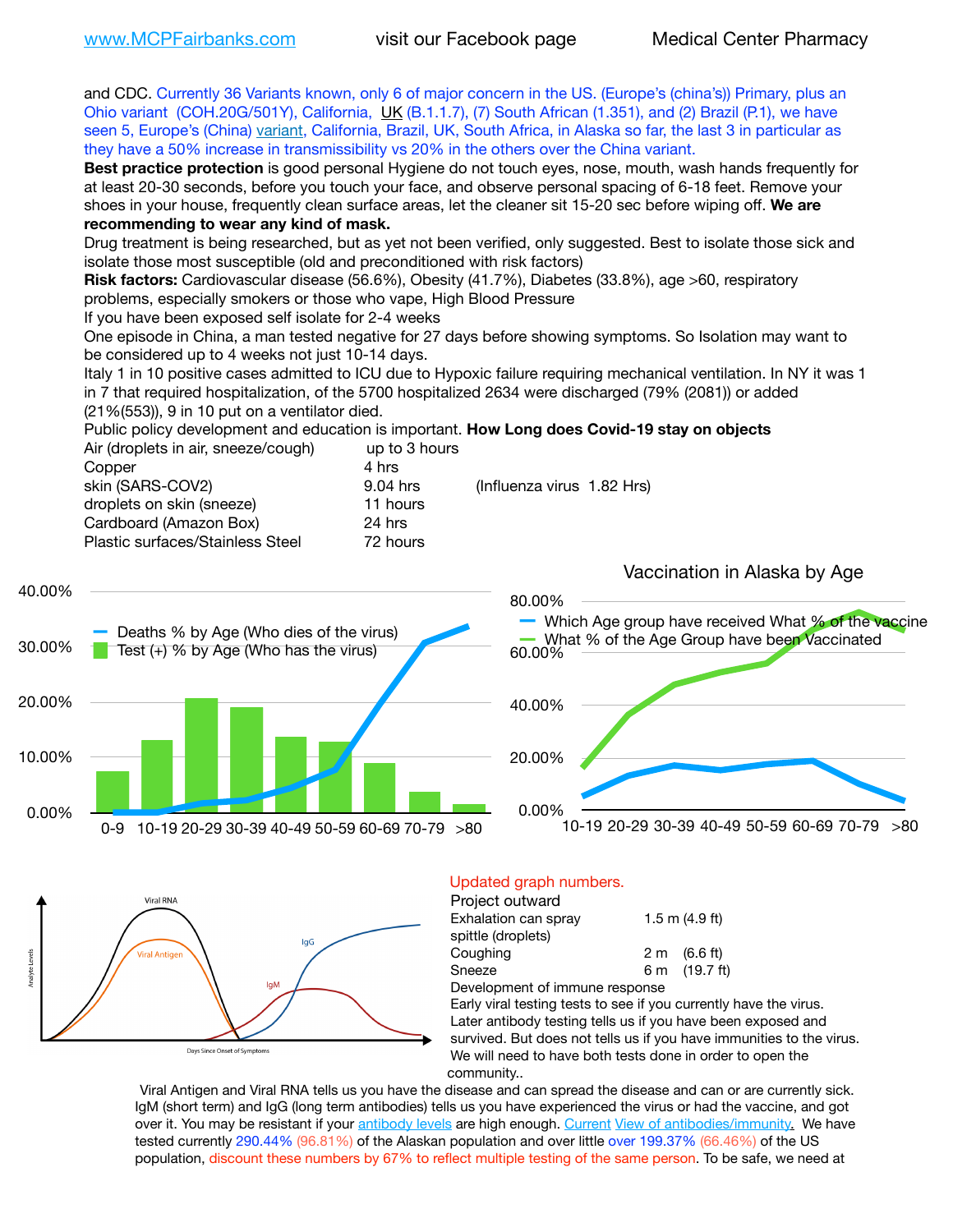least 25% to see if we are making progress, [60%](https://www.jhsph.edu/covid-19/articles/achieving-herd-immunity-with-covid19.html) to [barely qualify](https://www.nature.com/articles/d41586-020-02948-4) to be safe, and [70-90%](https://www.mayoclinic.org/herd-immunity-and-coronavirus/art-20486808) to be assured we will not see a second wave of sickness. Some experts will [not feel safe til we are at 85%.](https://www.bannerhealth.com/healthcareblog/teach-me/what-is-herd-immunity)

Three types of clinical laboratory COVID-19 or SARS-CoV-2 tests are being developed:

Molecular Gene sequencing (current method), Viral antigen (testing parts of the virus), Host antibody tests (serology). They detect the virus in different ways.

Mask & [Mask Usage:](https://www.nationalgeographic.com/history/2020/03/how-cities-flattened-curve-1918-spanish-flu-pandemic-coronavirus/) N95 filter out 95% of the particles in the air 3 microns in size or larger.

Mold sizes are about 10-12 microns in size. Bacteria are larger, so is dust

Gas molecules and viruses are smaller. PM2.5 are 2.5 microns in size.

**Viruses** can be 1 micron in size, 0.3 micron in size, or 0.1 microns in size, so they **will pass right through**. **We recommend wearing any mask, the mask may provide up to 5 times the protection** ver **wearing no mask at all**. It still **does not protect** the wearer from contracting the infection, it **can inhibit** the spreading, something is **better than nothing at all**.

**Remember there is a clean side ( the side towards you) and a dirty side,** the side to the contaminated air is dirty. If you are COVID positive then this is reversed. When handling the mask, do not touch the dirty side and then touch your face, Wash properly your hands first after touching the dirty side before touching your face. If you are infected the dirty side is the inside surface of the mask. Wash your homemade mask in hot water wash >133F (for at least 10 minutes) and rinse to sanitize with

high heat >133F Plus and a weak bleach or peroxide (not Both) the mask. Daily if possible. If you are a frontline health care provider with a homemade fabric mask 2 hours. Do not touch the dirty side. **Mask usage: 5/13/21 While the CDC** has changed it's recommendations for those who have gotten vaccinated to go mask free, except on Mass Transportation such as buses and airline, or when in crowded situations, like concerts.

Those that have not been vaccinated are still advised need to wear a mask.

The risk has now increased for those non-vaccinated folks. They no longer have the masked people in the community to protect them. While those who have been vaccinated will not get sick or as sick. They can still pass, much more easily without the masks, the virus to those who have not been vaccinated to make them sick.

Therefore, it is even **more imperative** that those that have not been vaccinated, wear a mask to protect themselves, or get vaccinated. The sea of those with the potential to have the virus now are those <12 y/o of age, those >  $12y$ /o who have not been vaccinated, or those who have been vaccinated and are transitory carriers. Currently, this is about 50% of the US population and about 60% of the Alaskan population. And about 80% of all children under 18y/o at this moment.

**Alcohol solutions** should be 60-80% alcohol **70%** is optimal. **Keep wet and rub 30 seconds**, or Happy Birthday song sung 3 times. **Hydrogen peroxide diluted to 2%** or 4 teaspoonful per quart of water (20ml per 946ml) Bleach the same ratio **Vinegar and ammonia are good cleaning agents, but not disinfectants**. **Do not mix** any of these agents together, toxic fumes can result. **Disinfectants, in order to be effective**, should remain on the applied surface, to be cleaned moist **(wet) for 30 seconds to 4 minutes** depending on material. Caution may dissolve glue or adhesives or bleach and discolor items, check with manufacturers. Do not let it get inside electronic devices. UV (10 minutes), [UV light](http://www.docreviews.me/best-uv-boxes-2020/?fbclid=IwAR3bvFtXB48OoBBSvYvTEnKuHNPbipxM6jUo82QUSw9wckxjC7wwRZWabGw) only kills where it can see.

| <b>Conflict</b>                                          | Combat<br><b>Death</b> | Past 24<br>hours |
|----------------------------------------------------------|------------------------|------------------|
| <b>Revolutionary War</b>                                 | 8,000                  |                  |
| Civil War                                                | 214,938                |                  |
| World War I                                              | 53,402                 |                  |
| <b>World War II</b>                                      | 291,557                |                  |
| <b>Korean Conflict</b>                                   | 33,686                 |                  |
| Vietnam                                                  | 47,424                 |                  |
| <b>Gulf War</b>                                          | 149                    |                  |
| Afghanistan                                              | 1,833                  |                  |
| <b>Iraq</b>                                              | 3,836                  |                  |
| <b>1918 Flu</b>                                          | 675,000                |                  |
| 9/11 deaths                                              | 2,977                  |                  |
| <b>COVID19 deaths from</b><br>1/20/2020 to<br>05/18/2021 | 587,188                | 858              |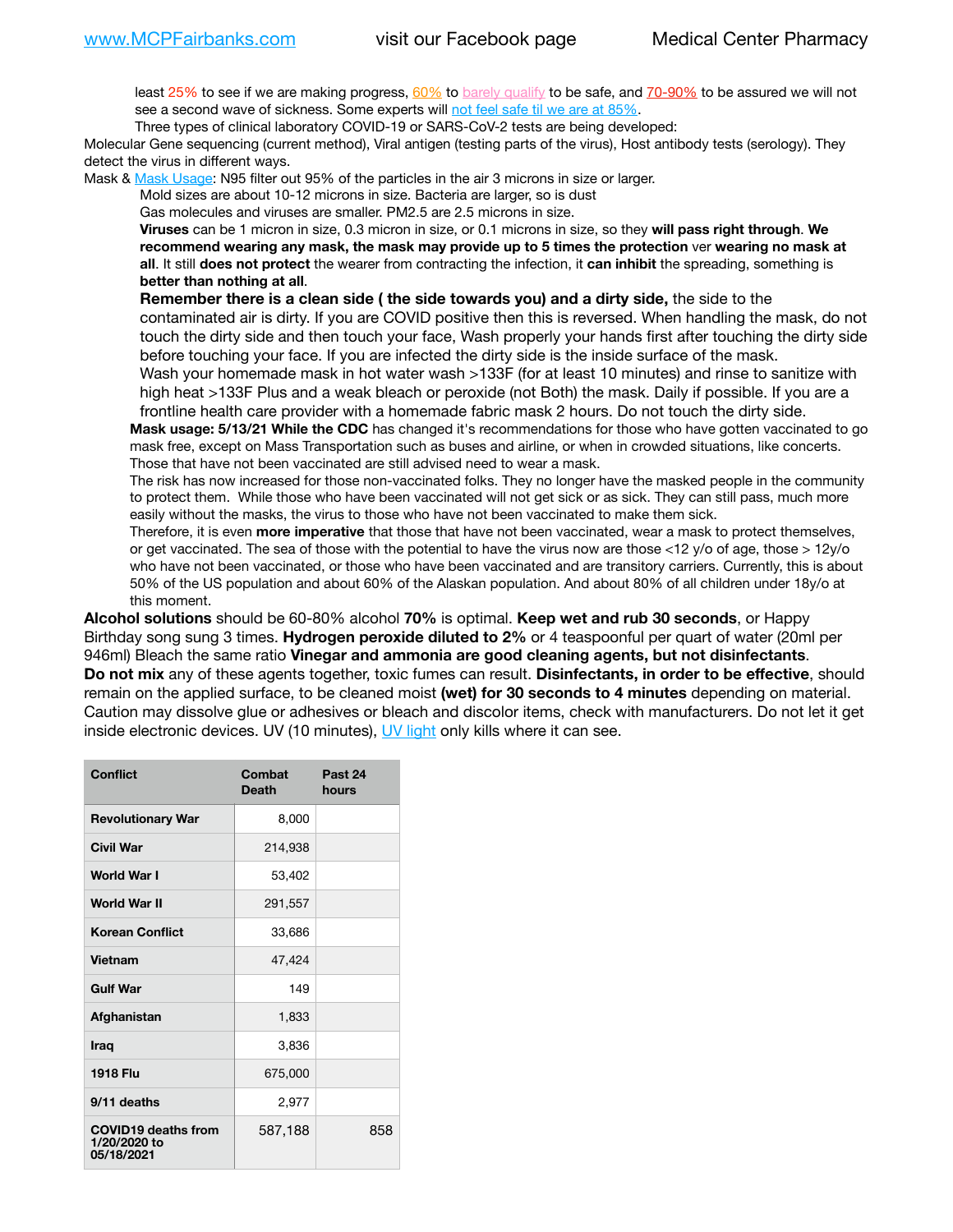## **Myths**

Taking hot baths, using colloidal silver, eating garlic soup, gargling with bleach are not proven to be effective. We have already seen using chloroquine taking the wrong form in the wrong dose can be fatal, one death and one critically injured. (see Arizona couple after listening to the past-president)

**We have heard of all kinds of cures.** To date there is no curative or preventative treatments, only supportive therapy. At this point there is **no proof** that Quinine, zinc, Hydroxychloroquine, Chloroquine, or Vitamin C works. As they say wives-tale at best, irresponsible reporting most likely. We have seen no information that they work. There have been ineffective dosing issues, over-dosing issues, permanently killing the senses of smell or taste, inappropriate usage, cardiac arrhythmias, and death from the usage of these agents have been reported. The virus may die out with heat of summer, or cold weather, this is a myth, There are a couple of studies at show the virus can withstand 98F. We know the body tries to use up to 104F to potentiate our immune system, to kill viruses. Taking NSAID, Aspirin, Ach-Inhibitors, Arb's and you get the COVID-19 infection are not contraindicated and no clinical evidence that says you should stop any of these classes of medications. It would be misguided and ill advised if you did so, In other words, Unless your doctor makes changes, keep taking your medications unless told to do otherwise.

**Vaccine Myths and Fake information:** There are no microchips, tracking devices, fetus tissue, at all in the vaccines. Vaccines will not and can not change your DNA., It can not change the fertility of men or women. It seems to be safe to the fetus and pregnant women. You should continue to wear a mask til we get to Herd Immunity levels, but can remove masks if you are outdoors, but not at concerts where you are close together. You should still get vaccinated (complete series) even if you got COVID. If you have some of the co-morbidities, it is important that you do get vaccinated, the side effects of the vaccine will be milder and survivable than getting COVID.

ادت.<br>As of 12/21/20, DHSS is aware of 11 reports regarding possible allergic reactions from Alaska's hospitals to CDC: Bartlett Regional Hospital (8), Providence Alaska (2) and Fairbanks Memorial Hospital (1). Two were *Projections are based on each state's current rate of vaccination.* identified as anaphylaxis and one of those resulted in hospitalization for ongoing monitoring. In the other three ctions from Ala

cases, symptoms were mild and not considered anaphylaxis. the hospitalized patient has been discharged and is doing well. The CDC said there appears to be no obvious geographic clustering of these reactions, nor was a specific production lot involved. People who experience anaphylaxis after the first dose should not receive a second dose, according to CDC recommendations.

For being one of the first in that nation to start vaccinating, those <16y/o, we have slowed down vaccinations to where we are way behind. More people are getting sick more frequently. Soon we will have more deaths. Due to lack of vaccinations, Alaska has pushed itself into last place, in the nation, as to when we will reach "herd immunity". This is the date when we can safely remove our masks and other restrictions.



Check our website [www.MCPFairbanks.com](http://www.MCPFairbanks.com) for the 13 testing sites in the interior of Alaska.

Alaska is in Phase 2, Where everyone over the age of 16 years old qualify to receive the vaccination. The FDA has approved Pfizers váccine to be given those 12y/o and older. Mederna is working on 6<br>months and older. Johnson and Johnson, has been reinstated, but I would caution not to give it to months and older. Johnson and Johnson, has been reinstated, but I would caution not to give it to women 12-50 years old. Be sure to keep and save your proof of vaccination cards as you may need it for travel purposes in the future.

Gao Fu, the director of the China Centers for Disease Control, admitted on 4/10/2021 that the country's vaccines don't exactly give Covid-19 a knockout blow. One study from Brazil found that the vaccine from the Chinese company Sinovac was 50.4% effective, compared to Pfizer's 97%. Fu said the government is looking for ways to boost effectiveness.

## Many Alaskans live with underlying health concerns

You can not change your age but you can affect change with other risk factors. Nov. 17, 2020 for more information check out [Alaska DHSS Insights](http://dhss.alaska.gov/dph/Epi/id/Pages/COVID-19/blog/20201117.aspx)

Epidemiologists within the Section of Chronic Disease Prevention and Health Promotion analyzed reports from about 8,500 randomly-selected Alaska adults who participated in the annual [Behavioral Risk Factor Surveillance System \(BRFSS\)](http://dhss.alaska.gov/dph/Chronic/Pages/brfss/default.aspx) telephone survey between 2016 and 2018. About 67% of Alaska adults — two out of three — have at least one of the following ongoing health concerns that have been shown to increase chances for serious illness from COVID-19: